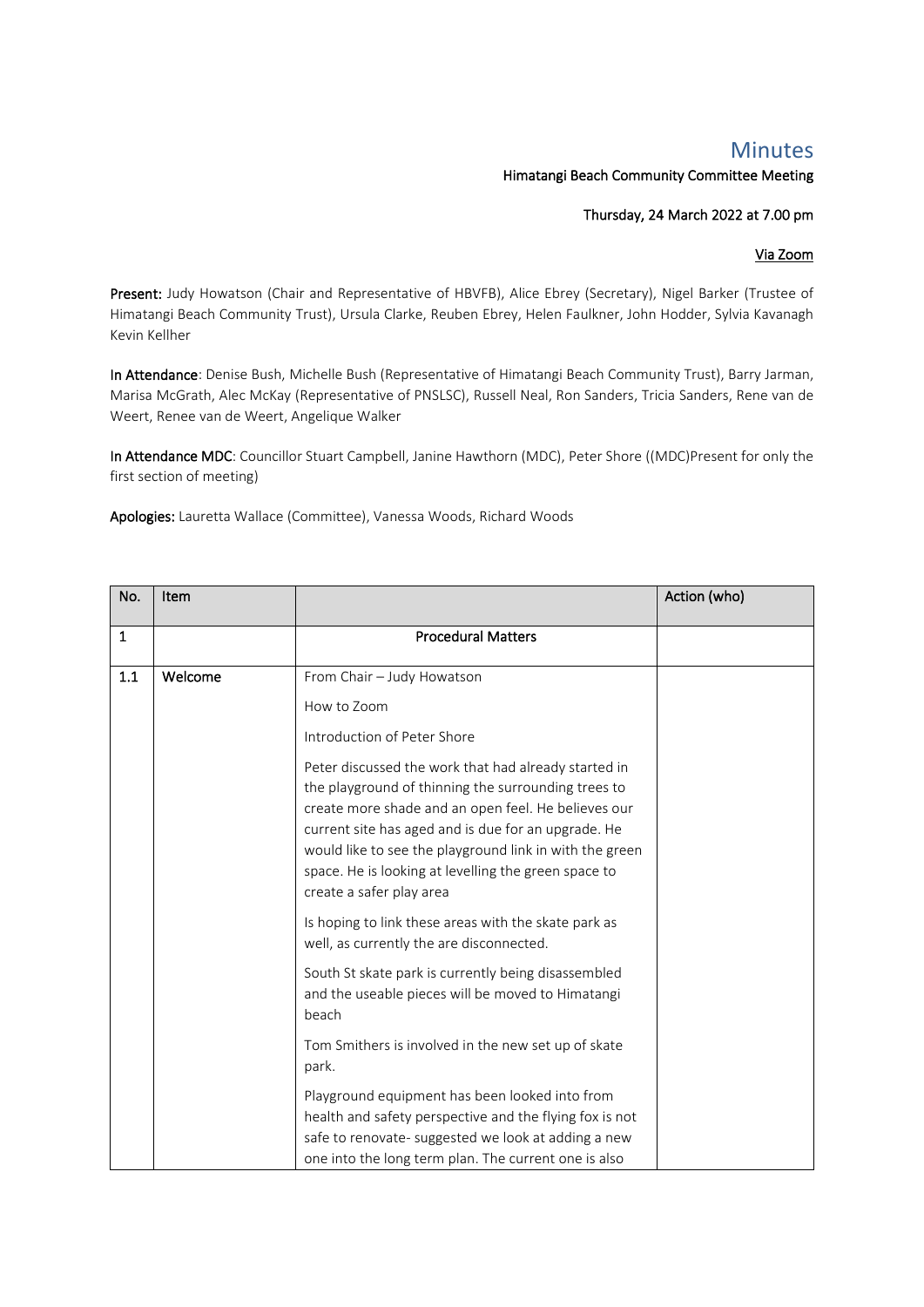| No. | Item                                                    |                                                                                                                                                                                                                              | Action (who) |
|-----|---------------------------------------------------------|------------------------------------------------------------------------------------------------------------------------------------------------------------------------------------------------------------------------------|--------------|
|     |                                                         | creating a barrier between the playground and green<br>space.                                                                                                                                                                |              |
|     |                                                         | Question around if the community would want a few<br>mini put holes included?                                                                                                                                                |              |
|     |                                                         | The current plan is an abstract one, but gives an idea<br>of what could be.                                                                                                                                                  |              |
|     |                                                         | A few questions that were asked from the group                                                                                                                                                                               |              |
|     |                                                         | With the volleyball court, is the area still useable for<br>other activities? Yes will just be grass, with removable<br>poles.                                                                                               |              |
|     |                                                         | Could there be the possibility of Frisbee Golf? Peter<br>will look into this.                                                                                                                                                |              |
|     |                                                         | Is the basketball hoop remaining? Yes                                                                                                                                                                                        |              |
|     |                                                         | Any chance of extra rubbish bins around the BBQ<br>area? Yes will look into that                                                                                                                                             |              |
|     |                                                         | Any chance the younger community members<br>(children/teenagers) could be involved in the<br>skatepark? Peter was keen to organise the coming<br>together of Tom Smithers with the younger locals.                           |              |
|     |                                                         | Other things that were discussed were the reserve by<br>the bowling club- the possibility of a dog park. It was<br>mentioned that the reserve is governed under an Act<br>which allows communities to change how it is used. |              |
|     |                                                         | The flow through of the playground down to the beach<br>access was discussed. Janine mentioned that we had<br>included this in our Community Plan. Peter also gave<br>Wairarawa Stream as an example of a similar project.   |              |
|     |                                                         | A suggestion was made that a pedestrian bridge on the<br>seaward side of the surf club would help to keep<br>pedestrians and vehicles separated safely.                                                                      |              |
| 1.2 | Present/Apologies                                       | Apologies from Lauretta Wallace, Richard and Vanessa<br>Woods                                                                                                                                                                |              |
| 1.3 | Confirmation of<br>Minutes from the<br>Previous meeting | Minutes from the previous Himatangi Beach<br>Community Committee meeting held on 24 <sup>th</sup> February<br>2022 read and correct with no amendments.                                                                      |              |
|     |                                                         | Judy/Helen                                                                                                                                                                                                                   |              |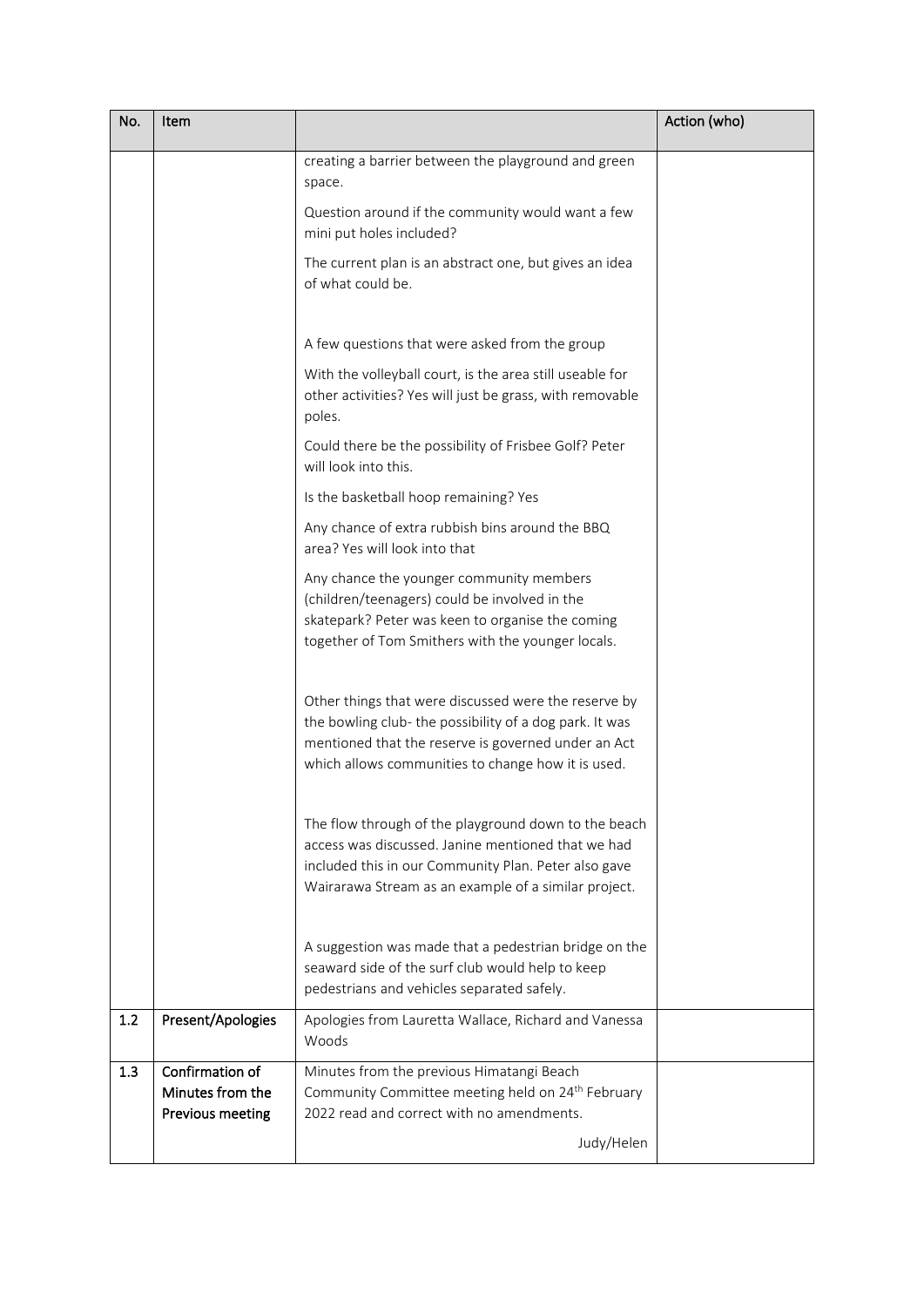| No.   | Item                   |                                                                                                                    | Action (who)                                    |
|-------|------------------------|--------------------------------------------------------------------------------------------------------------------|-------------------------------------------------|
| 1.4   | Correspondence         | Inwards:                                                                                                           |                                                 |
|       |                        | Emails:                                                                                                            |                                                 |
|       |                        | Aly Thompson                                                                                                       |                                                 |
|       |                        | Neighbourhood Support Changes in Staff                                                                             | Discussed register of<br>skills for emergencies |
|       |                        | Janine Hawthorn                                                                                                    |                                                 |
|       |                        | Revised Community Plan<br>Regarding fly tipping at recycling centre/<br>Social Media Post                          |                                                 |
|       |                        | Chris Rosvall/Bobbie O'Fee                                                                                         |                                                 |
|       |                        | Covid Self isolation Food Parcel Support-<br>Manchester House, Feilding.                                           |                                                 |
|       |                        | James Adamson                                                                                                      |                                                 |
|       |                        | Phoenix Palms- following up with owner<br>$\overline{\phantom{a}}$<br>Broken swing in playground<br>$\blacksquare$ |                                                 |
|       |                        | Denise Bush                                                                                                        |                                                 |
|       |                        | Himatangi Beach Road concerns<br>$\overline{\phantom{a}}$                                                          |                                                 |
|       |                        | Anna Thompson MDC                                                                                                  |                                                 |
|       |                        | Fly Tipping Social Media Post                                                                                      |                                                 |
|       |                        | Peter Shore<br>Playground Documents                                                                                |                                                 |
|       |                        | HB Community Patrol<br>Monthly report- attached to March Minutes                                                   |                                                 |
|       |                        | Outwards:                                                                                                          |                                                 |
|       |                        | Email:                                                                                                             |                                                 |
|       |                        | James Adamson                                                                                                      |                                                 |
|       |                        | Phoenix palms<br>$\blacksquare$<br>Freedom Camping Signage<br>$\equiv$                                             |                                                 |
|       |                        | Wiremu                                                                                                             |                                                 |
|       |                        | Recycling Centre<br>$\blacksquare$<br>Janine                                                                       |                                                 |
|       |                        | Zoom meeting<br>$\overline{\phantom{a}}$<br>Forwarded Himatangi Beach Rd concerns to<br>roading                    |                                                 |
|       |                        | Alice/Kevin                                                                                                        |                                                 |
| $1.5$ | <b>Matters Arising</b> | Sewage malfunctions at Public Toilets- ongoing-                                                                    |                                                 |
|       |                        |                                                                                                                    | <b>MDC</b>                                      |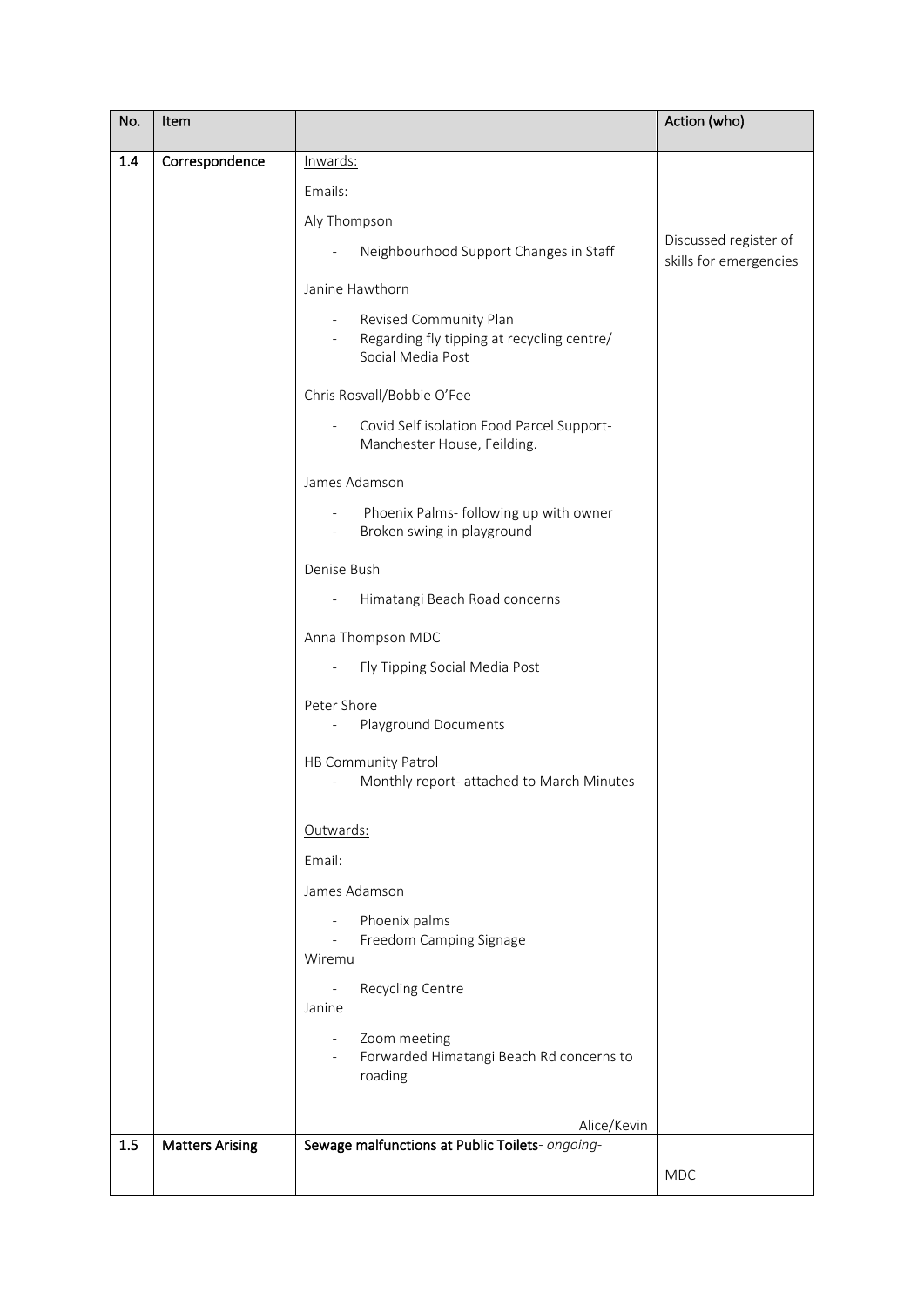| No. | Item |                                                                                                                                                                                                                                                                                                                                                 | Action (who)          |
|-----|------|-------------------------------------------------------------------------------------------------------------------------------------------------------------------------------------------------------------------------------------------------------------------------------------------------------------------------------------------------|-----------------------|
|     |      | What is the cause of its malfunctions? Can we get a<br>report from the contractors?                                                                                                                                                                                                                                                             |                       |
|     |      | Question asked again is the pump fit for purpose,<br>would it be economical to get a better pump vs<br>multiple call outs?                                                                                                                                                                                                                      |                       |
|     |      | Recycling Centre $-$ ongoing-this is a work in progress.                                                                                                                                                                                                                                                                                        | <b>MDC</b>            |
|     |      | New Glass Bins ? is this is permanent                                                                                                                                                                                                                                                                                                           | Alice to email Wiremu |
|     |      | Is it possible to get some signage in the recycling<br>centre?                                                                                                                                                                                                                                                                                  |                       |
|     |      | Signage Review - ongoing                                                                                                                                                                                                                                                                                                                        | <b>MDC</b>            |
|     |      | Freedom camping continues around the village and<br>beach, can we get some no camping signs in Hunia<br>terrace, Reserve and maybe a no freedom camping at<br>entrance?                                                                                                                                                                         |                       |
|     |      | Locals agree that the 30km signs down the beach were<br>never replaced and don't believe the one at the start of<br>the beach entrance is suffice.                                                                                                                                                                                              |                       |
|     |      | Footpath Maintenance/ Sand removal - ongoing                                                                                                                                                                                                                                                                                                    | <b>MDC</b>            |
|     |      | Concerns over the overgrown footpaths in the village.<br>The path and road outside of the Cossie Club is covered<br>in sand and is proving difficult to use. Koputara Road<br>footpath is overgrown with sand and grass, what<br>remains is not wide enough for a pushchair. Older<br>locals are having to drive mobility scooters on the road. |                       |
|     |      | The far end of Hunia Terrace has shrubs grown over<br>the footpaths-Higgins was out yesterday so maybe<br>they are sorting this, local did note they were scrapping<br>path with bucket, causing damage to paths                                                                                                                                |                       |
|     |      | Stormwater issues - ongoing Council upgrade 2023                                                                                                                                                                                                                                                                                                |                       |
|     |      | Pumps and sumps are being checked regularly; MDC<br>are working with neighbours in the Hunia Terrace area<br>to monitor pump.                                                                                                                                                                                                                   |                       |
|     |      | Upgrade to Stormwater is planned 2023                                                                                                                                                                                                                                                                                                           |                       |
|     |      | Security Cameras- ongoing                                                                                                                                                                                                                                                                                                                       |                       |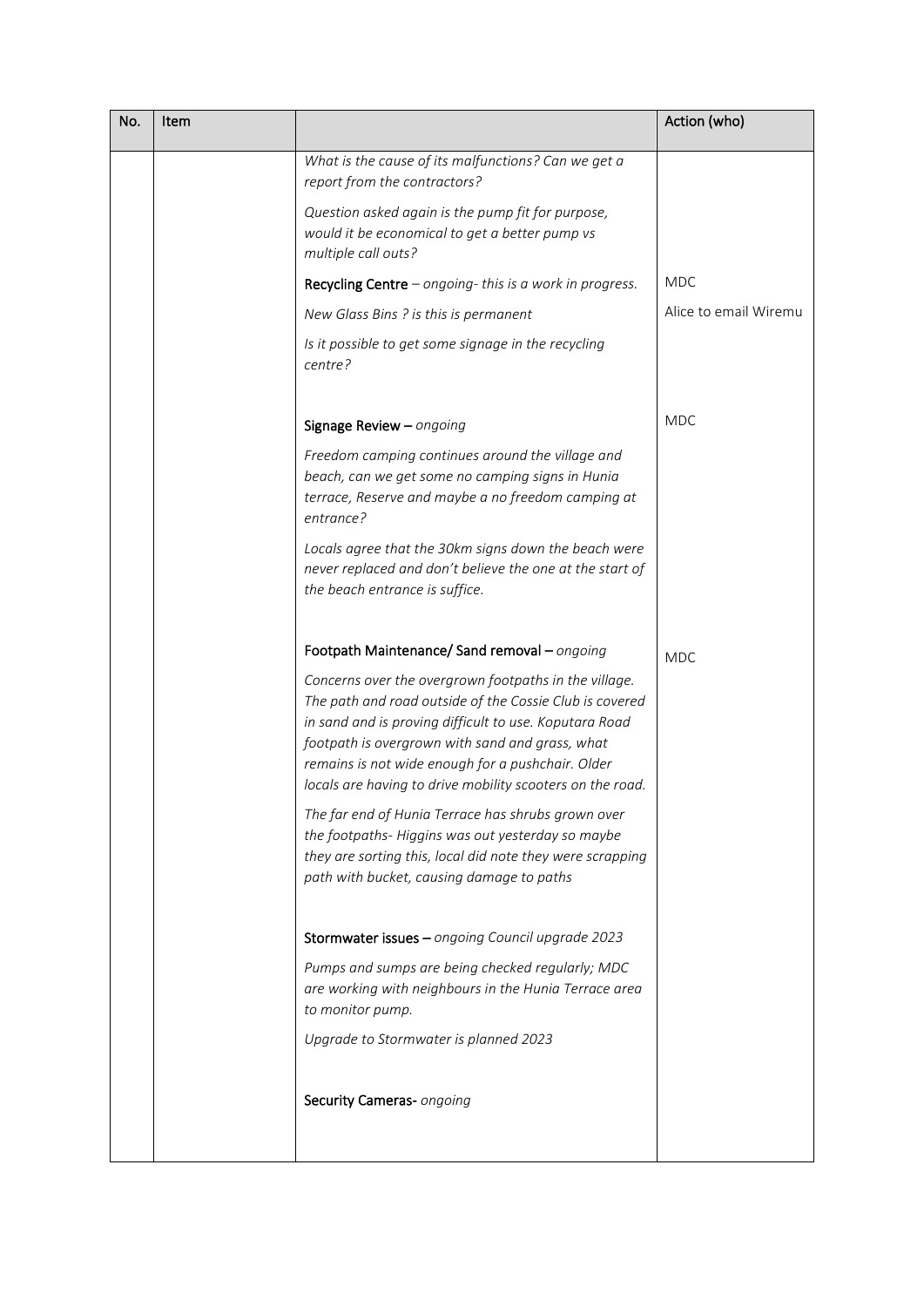| No.            | Item                  |                                                                                                                                                                                                                                                                                                                                                                                                    | Action (who)              |
|----------------|-----------------------|----------------------------------------------------------------------------------------------------------------------------------------------------------------------------------------------------------------------------------------------------------------------------------------------------------------------------------------------------------------------------------------------------|---------------------------|
|                |                       | Communication Strategy - Ursula and committee have<br>agreed to get together and pull the best bits and make<br>an action plan.                                                                                                                                                                                                                                                                    | <b>HBCC</b>               |
| $\overline{2}$ |                       | Items for Approval/Information                                                                                                                                                                                                                                                                                                                                                                     |                           |
| 2.1            | Finances              | Balance of the Himatangi Beach Community<br>Committee Project Fund for 2021/22 is \$3,000.00.                                                                                                                                                                                                                                                                                                      |                           |
|                |                       | \$10,000 carried forward from previous years to go<br>towards the development of the tennis courts and<br>skate park. Should be spent this year on the Skate Park                                                                                                                                                                                                                                  |                           |
| 2.2            | <b>Community Plan</b> | Janine kindly went over the revised plan and it was<br>agreed by all present to confirm the changes and for it<br>to be sent to Council.                                                                                                                                                                                                                                                           | Janine MDC                |
| 2.3            | Community<br>Projects | Progress on projects (what's been completed,<br>what's been planned, timeline, issues, action)                                                                                                                                                                                                                                                                                                     |                           |
|                |                       | Playground- Update at start of meeting by Peter<br>Shore                                                                                                                                                                                                                                                                                                                                           |                           |
|                |                       | Skate Park- Update at start of meeting by Peter<br>Shore                                                                                                                                                                                                                                                                                                                                           |                           |
|                |                       | Security Cameras - Nigel barker updated us on<br>the progress he has made with the security<br>cameras. He has managed to get a recent quote,<br>and registered with ECT- he has found that they<br>will only cover 25% of cost so a big chunk to get<br>funding from elsewhere. Currently not requiring<br>input from the HBCC- but he will let us know when<br>our input will be required.       |                           |
| 3              |                       | <b>General Business</b>                                                                                                                                                                                                                                                                                                                                                                            |                           |
|                |                       | Himatangi Beach Road-<br>Please note Nigel Barker removed himself from<br>this conversation.<br>Concerns were raised in regards to the pine trees<br>along Himatangi beach Road. The Community feel<br>that there are a health and safety risk. There are<br>concerns re access to and from the village in<br>emergency situations if the trees were to fall. They<br>are very tall and top heavy. | <b>HBCC</b><br><b>MDC</b> |
|                |                       | As the trees are on private property there was<br>discussion over who to solve the issue. Apparently                                                                                                                                                                                                                                                                                               |                           |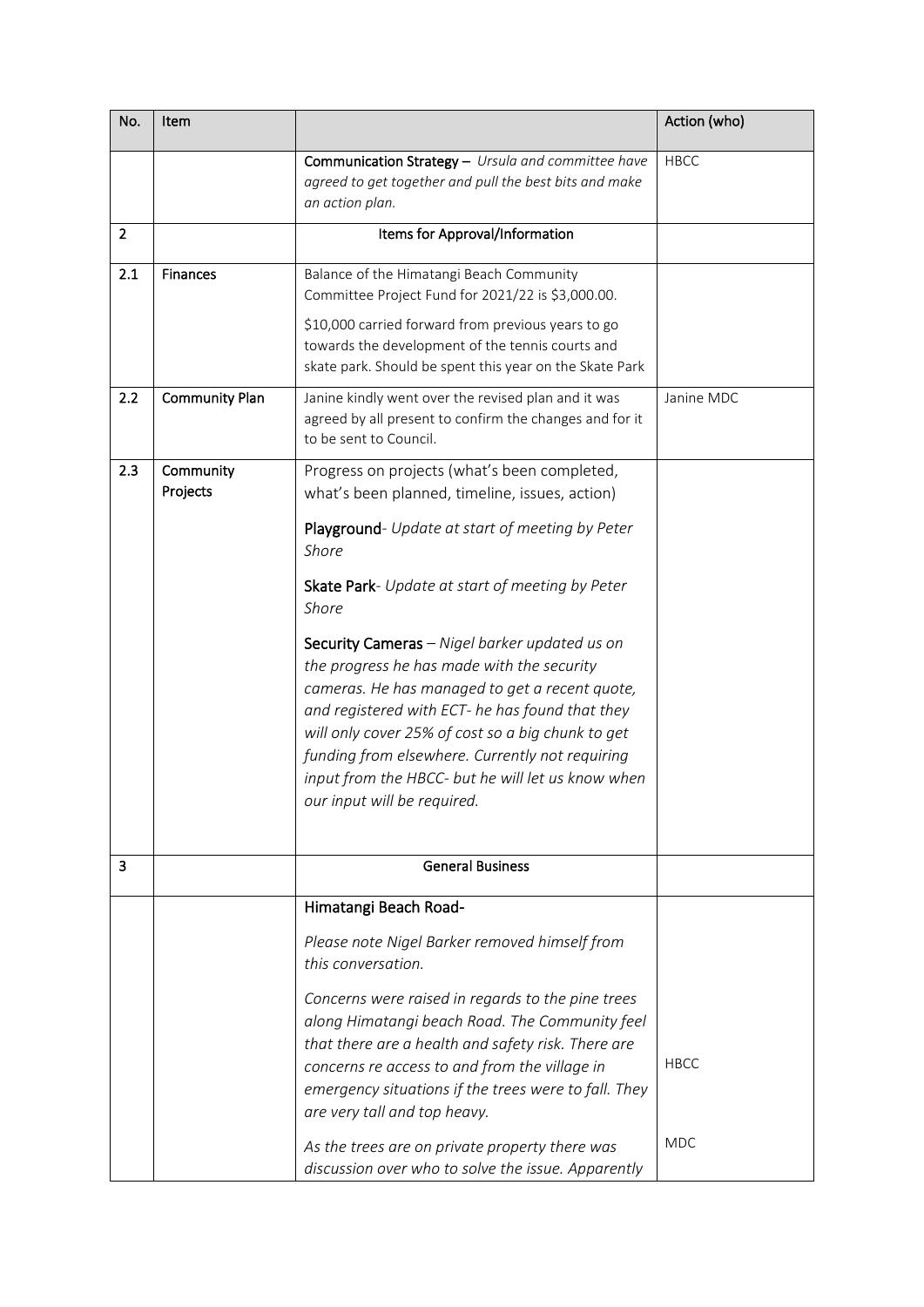| No. | Item                              |                                                                                                                                                                                                                                                                                                                                                                                                                                                                                                                                                                                                                                                                                                                                                                                                                                                                                                                                                 | Action (who) |
|-----|-----------------------------------|-------------------------------------------------------------------------------------------------------------------------------------------------------------------------------------------------------------------------------------------------------------------------------------------------------------------------------------------------------------------------------------------------------------------------------------------------------------------------------------------------------------------------------------------------------------------------------------------------------------------------------------------------------------------------------------------------------------------------------------------------------------------------------------------------------------------------------------------------------------------------------------------------------------------------------------------------|--------------|
|     |                                   | under Section 355 Local Govt. Act the council can<br>ask/tell the Private land owner to remove the<br>trees, but currently it appears that roading don't<br>believe it is an issue. Where to from here? A letter<br>will be written to take to council to push this issue<br>into the limelight.                                                                                                                                                                                                                                                                                                                                                                                                                                                                                                                                                                                                                                                |              |
|     |                                   | Fly Tipping at Recycling Centre- Continues to be<br>an issue, encouragement given to locals to report<br>fly tippers. Social Media posts have been put up by<br>MDC as well as locals.<br>Discussed the option to push bin right back<br>against fence so people can't hide rubbish behind<br>it.                                                                                                                                                                                                                                                                                                                                                                                                                                                                                                                                                                                                                                               | <b>MDC</b>   |
|     |                                   | Discussed the possibility of better signage.                                                                                                                                                                                                                                                                                                                                                                                                                                                                                                                                                                                                                                                                                                                                                                                                                                                                                                    |              |
| 3.1 | Surf Club Report                  | Alec had to leave meeting due to prior arrangements<br>before his report.                                                                                                                                                                                                                                                                                                                                                                                                                                                                                                                                                                                                                                                                                                                                                                                                                                                                       |              |
| 3.2 | Fire Brigade Report               | Logan Dear and Matt (Foxton VFB) are doing the Sky<br>Tower Challenge this year and have organised a<br>Country and Western Themed Quiz Night on Sunday<br>16 <sup>th</sup> April.                                                                                                                                                                                                                                                                                                                                                                                                                                                                                                                                                                                                                                                                                                                                                              |              |
| 3.3 | <b>Community Patrol</b><br>Report | Report as below.<br>Himatangi Beach Community Patrol is a very small part<br>of a large, nation-wide, voluntary organization<br>supporting the work of NZ Police in community. CPNZ<br>provides extra eyes and ears for Police and a safe,<br>reliable and confidential point of contact between<br>Police and public.<br>The work we do for Manawatu District Council on the<br>Himatangi Beach is related to but separate from most<br>of the work we do for Police.<br>MDC is our only funder, to the tune of \$3000 per<br>annum and, in order to cover our costs; vehicle<br>running costs and maintenance, AED maintenance,<br>uniforms, insurance, power and phone accounts and a<br>peppercorn rent to the Council for our garage, we<br>must rely on fundraising and donations.<br>We are required to report to Council on our<br>performance every six months, both in a written<br>report and to speak to that report in person. The |              |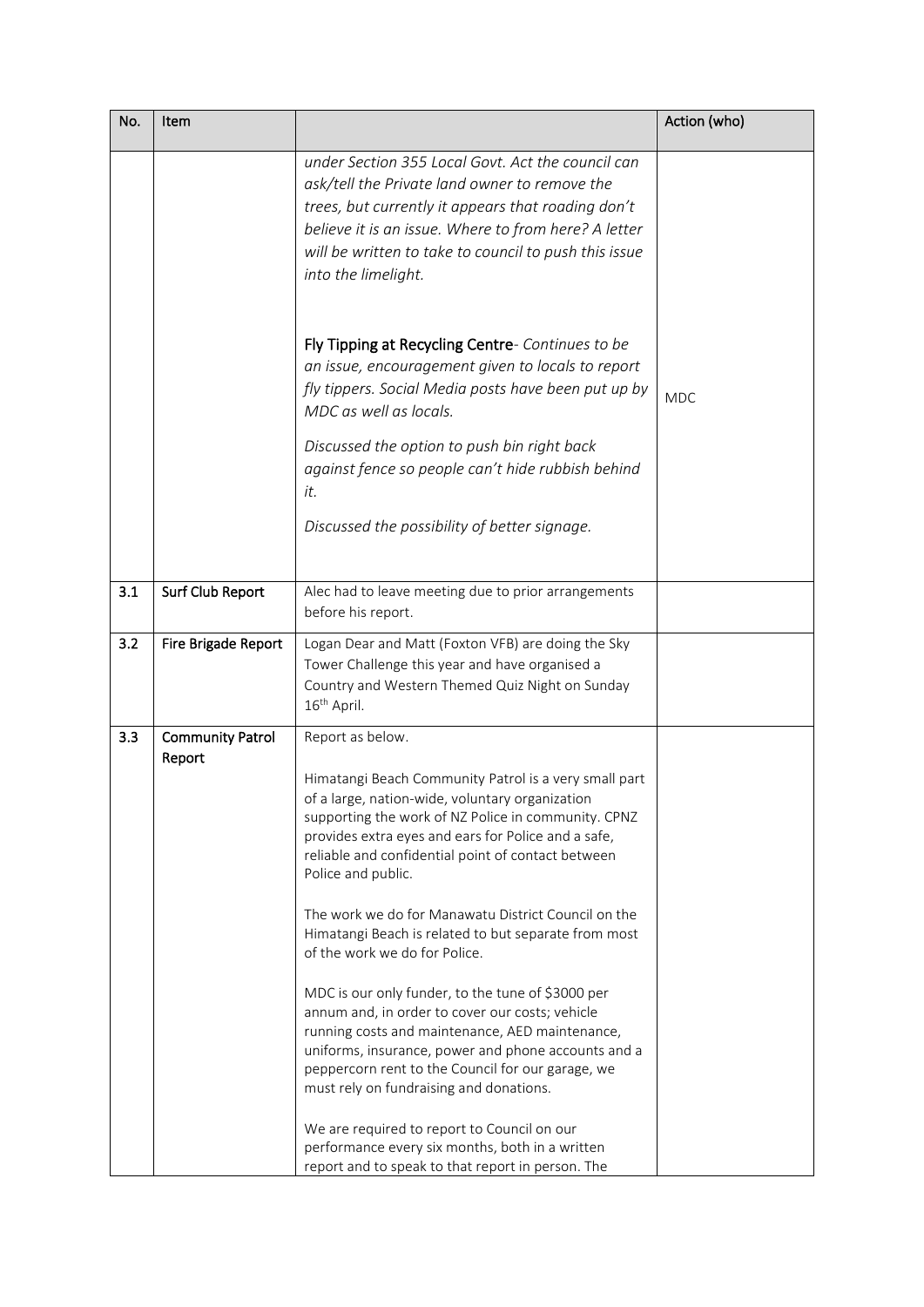| No. | Item |                                                                                                                                                                                                                                                                                                                           | Action (who) |
|-----|------|---------------------------------------------------------------------------------------------------------------------------------------------------------------------------------------------------------------------------------------------------------------------------------------------------------------------------|--------------|
|     |      | following is taken from our most recent report<br>covering the six months to Dec 31, 2021.                                                                                                                                                                                                                                |              |
|     |      | The key factor most impacting our performance is, as<br>always, a lack of suitable volunteers and retention of<br>existing patrollers.                                                                                                                                                                                    |              |
|     |      | Over this period, we only had 6 qualified members.                                                                                                                                                                                                                                                                        |              |
|     |      | (We recruited two in October 2021, got them police<br>checked, kitted up, through their on-line and practical<br>basic training then in February they resigned to move<br>to Wellington for work. They were just about to have<br>their training wheels removed so we were sorry to lose<br>them on any number of levels. |              |
|     |      | Also in February, three more volunteers applied to<br>join. All have been approved and have begun training.<br>Trainees may only patrol with a senior patroller for the<br>probationary period of 3 months so, while they're<br>welcomed with open arms, we can't yet ask them to<br>pick up the slack.)                  |              |
|     |      | Some people who volunteer are not suitable; can't<br>pass the necessary police check and/or are people who<br>cause police and patrols problems with their anti-social<br>behaviour or, alternatively, their gung-ho attitudes.                                                                                           |              |
|     |      | We call for volunteers with a large sign in a prominent<br>position next to the Cossie Club.                                                                                                                                                                                                                              |              |
|     |      | We ask in every newsletter and report we make to the<br>Committee and the Trust and in our monthly reports<br>to the local newsletter and our Facebook page.                                                                                                                                                              |              |
|     |      | We have a Welcome to Himatangi Beach letter of<br>introduction which is given to everyone who buys a<br>property in the village and we continue to shoulder-<br>tap people everywhere we go.                                                                                                                              |              |
|     |      | MDC requires us to survey our stakeholders ie<br>residents and visitors to Himatangi Beach. Last year,<br>we used a Survey Monkey on our Facebook page in<br>order to meet those requirements.                                                                                                                            |              |
|     |      | This year, we used it again, but Survey Monkey now<br>wants a \$70 monthly payment or \$650 annually for<br>access to the responses of more than 10 respondents.<br>This is unaffordable and we can't do this again.                                                                                                      |              |
|     |      | Nor is it feasible to go door to door in the village asking<br>people what they feel about HBCP; it is also a health                                                                                                                                                                                                      |              |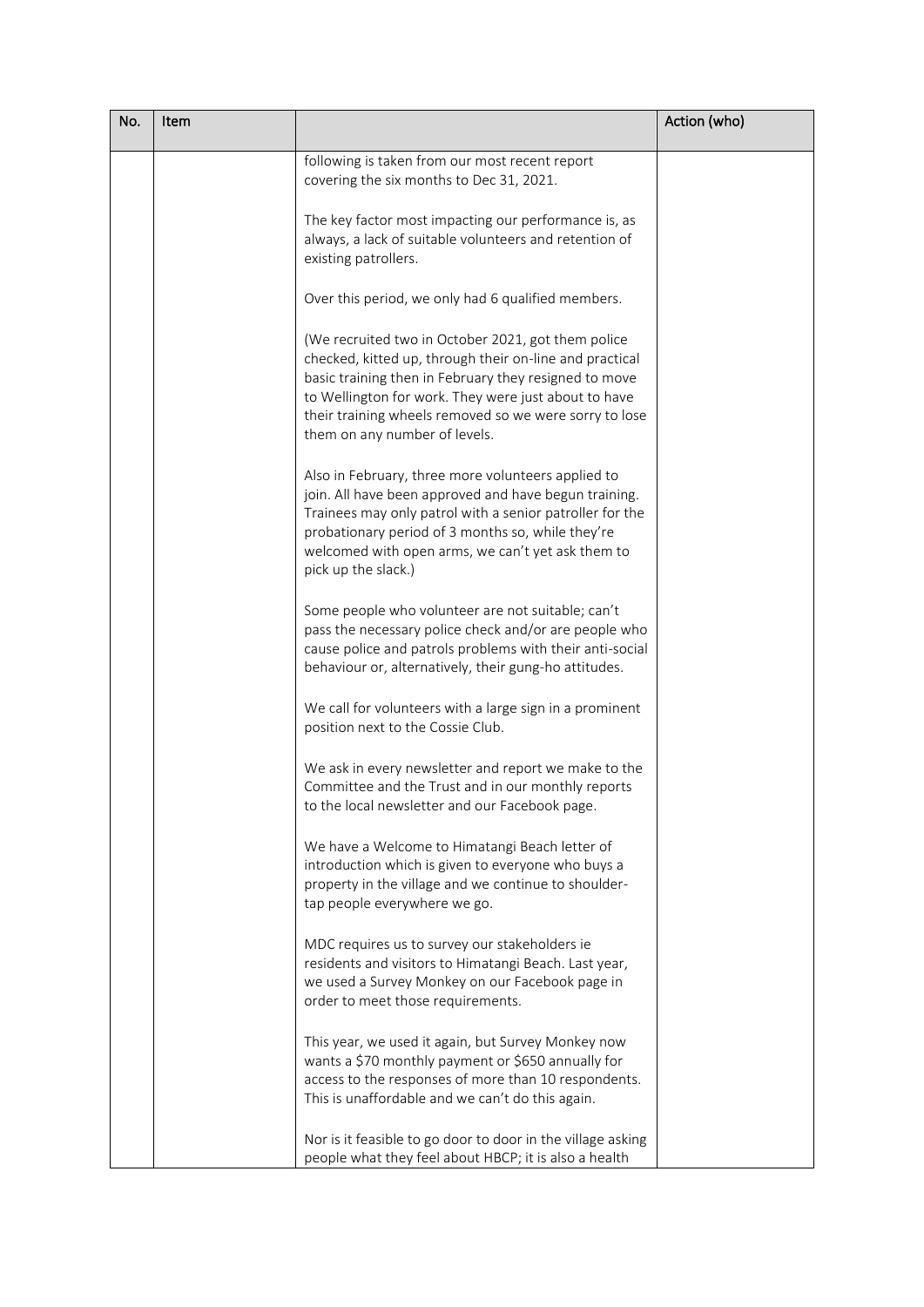| No. | Item |                                                                                                                                                                                                                                                                                                                                                             | Action (who) |
|-----|------|-------------------------------------------------------------------------------------------------------------------------------------------------------------------------------------------------------------------------------------------------------------------------------------------------------------------------------------------------------------|--------------|
|     |      | and safety issue. Only half the village are permanent<br>residents and, of them, most work during the day.                                                                                                                                                                                                                                                  |              |
|     |      | Nor is it possible to approach beach goers to ask their<br>opinions. We really don't have the time or the<br>personnel and, again, there are obvious H&S issues.                                                                                                                                                                                            |              |
|     |      | Instead, we offer our Himatangi Beach Community<br>Patrol Facebook page as an indication of residents',<br>visitors' and related others' interest in and/or support<br>for the Patrol.                                                                                                                                                                      |              |
|     |      | In the 28 days of February, the page had                                                                                                                                                                                                                                                                                                                    |              |
|     |      | <b>LIKES: 724</b>                                                                                                                                                                                                                                                                                                                                           |              |
|     |      | FOLLOWERS: 816                                                                                                                                                                                                                                                                                                                                              |              |
|     |      | NEW PAGE LIKES: 6                                                                                                                                                                                                                                                                                                                                           |              |
|     |      | POST REACH: 3566                                                                                                                                                                                                                                                                                                                                            |              |
|     |      | POST ENGAGEMENTS: 420                                                                                                                                                                                                                                                                                                                                       |              |
|     |      | When the country moved to the Traffic Light system of<br>Covid19 management, the Patrol joined the Essential<br>Wellbeing Volunteer organisation to provide<br>assistance to Himatangi Beach residents and visitors<br>who become unwell with Covid and are isolating in the<br>village.                                                                    |              |
|     |      | We meet all the criteria $-$ we're fully vaccinated and<br>have full, clean, driving licences. We have a reliable,<br>warranted, registered, (and marked Patrol) vehicle and<br>all patrollers are Police vetted. We are known and<br>trusted in our area and, in addition, we have an AED, a<br>police radio and cell phones should an emergency<br>occur. |              |
|     |      | As soon as RATs became available, the DHB and EMA<br>provided the Patrol with enough RATs to meet<br>Himatangi Beach residents' likely needs - we deliver,<br>free and contact-free - to anyone who asks. Residents<br>are advised to report their RAT results, negative or<br>positive, via their My Covid Record or 0800 222 478<br>press Option 3.       |              |
|     |      | They will be contacted and advice given should more<br>assistance be needed.                                                                                                                                                                                                                                                                                |              |